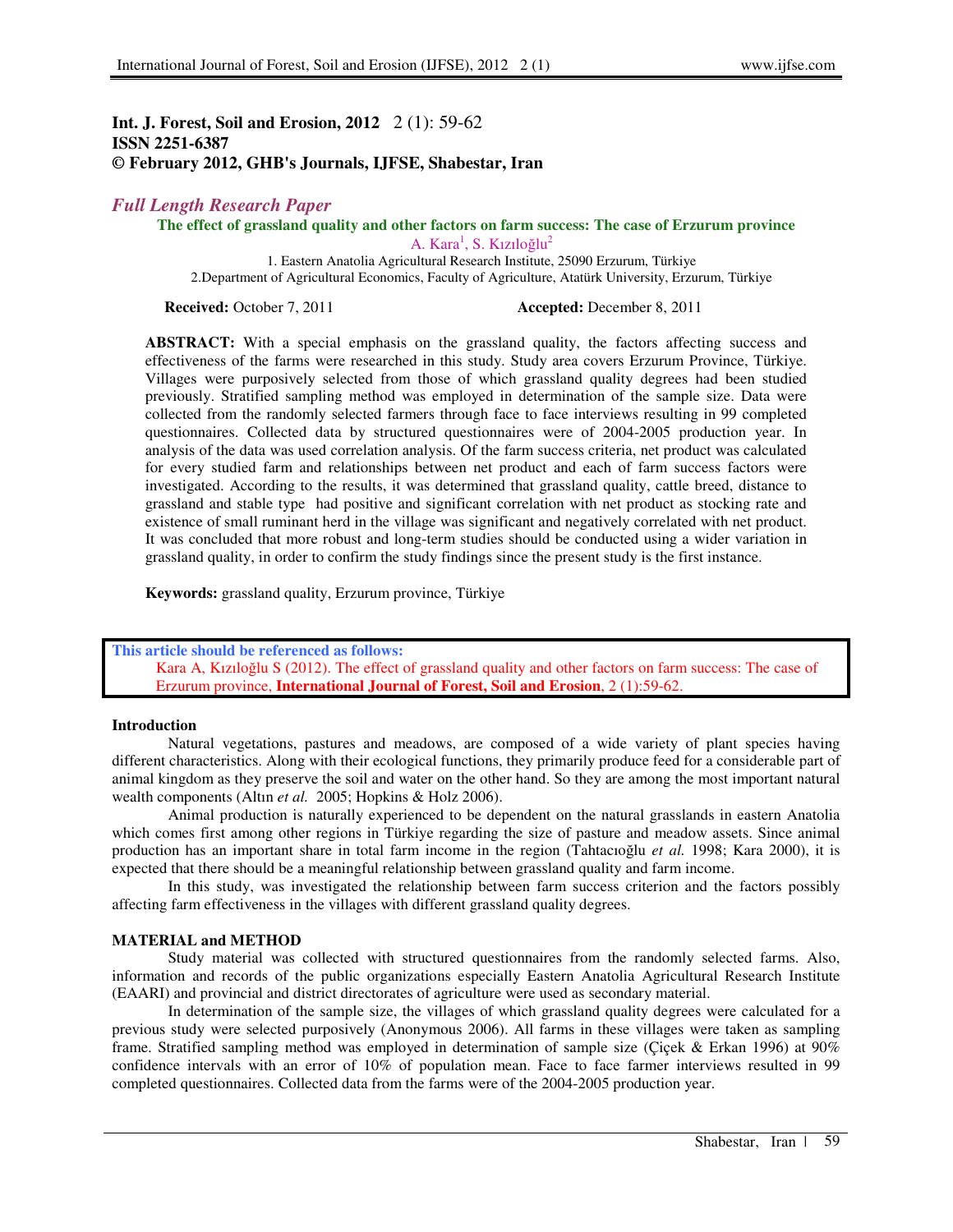In economic analysis of the farms, calculations for the value of farm products were based on the prices stated by the respondents. Household population was calculated in male labor unit (MLU) (Erkuş & Demirci 1996). Animal asset of the farms were calculated in animal unit (AU) of 500 kg live weight (Anonymous 1998). Net product (NP), an objective criterion to assess the farm success and effectiveness (Erkuş & Demirci 1996; Karagölge 1996), was calculated for each farm by subtraction of operating costs from gross product.

Relationships between NP and the factors were investigated through correlation coefficients (CC). The variables were in nature of quantitative and categoric (dichotomous) characteristics. So, Pearson correlations were calculated for the relationships between two quantitative variables as point biserial correlations were estimated for one dichotomous and one quantitative variable (Yaffee 2003).

## **Findings and Discussion**

Correlation analysis results were given in Table 1 and 2. According to the results it was revealed that significant and positive relationships were determined between net product and grassland quality ( $p<0,01$ ). This suggests that the higher the grassland quality the more the farm income. Similar relation was found between net product and number of cattle as net product significantly and negatively correlated with number of labour  $(p<0,05)$ . This can be explained by the high idle labour in the study area (Kara 2000; Peker 1997).

No meaningful relationship was determined between forage acreage and net product as total acreage and farmer age were insignificantly correlated. Contrary to the expectations due to that energy consumption increases by the longer distances to walk (Spörndly & Wredle 2004), a positive relationship was observed between net product and distance to grassland even though not significant. This can be explained by higher deteriorations in the closer parts of the grasslands because of early grazing in the spring (Sürmen 2004). Stocking rate was negatively correlated to net product as expected.

| Net Product               | Pearson Correlation | Significance |
|---------------------------|---------------------|--------------|
| Grassland quality $(\%)$  | 0.38                | $***$        |
| No of cattle (AU)         | 0.25                | *            |
| No of sheep (AU)          | $-0.19$             | ns           |
| No of labour (MLU)        | $-0,22$             | *            |
| Forage acreage (ha)       | 0,00                | ns           |
| Total acreage (ha)        | $-0.09$             | ns           |
| Farmer age (year)         | $-0.16$             | ns           |
| Distance to grassland (m) | 0,13                | ns           |
| Stocking rate (AU/ha)     | $-0.1$              | ns           |

Table 1. Correlation coefficients for continuous variables

\*\* Significant at 1% confidence level; \* significant at 5% confidence level; ns: not significant

On the other hand, only crossbreed cattle were significantly correlated to net product. Conforming to the literature reportings (Lockheed *et al.* 1980) net product was negatively correlated to lack of farmer education as this relationship was positive to the status of primary and higher education level even though not significant. It is simply because that farmer himself is the locomotive of the farm activities, and farm success suggests the success of farmer (Ansaloni 1995).

Moreover, negative and significant correlation coefficient was calculated between net product and the status of small ruminant herd existence in the village  $(p<0,01)$  since the damage of trampling is more severe in sheep than in cattle (Gökkuş & Koç 2001; Laycook & Harniss 1974).

As reported in previous studies that housing conditions should be enhanced to cover basic behavioral and physiological needs of farm animals for better performance (Hristov et al. 2008; (Sabuncuoğlu et al. 2007). stable type and net product were found positively correlated to each other in this study which may be better understood remembering about 150 kg live weight gain difference reported by (Özlütürk et al. 2002) for 15 months of age calves having the same genetic traits obtained and reared in bad and relatively good conditions simultaneously.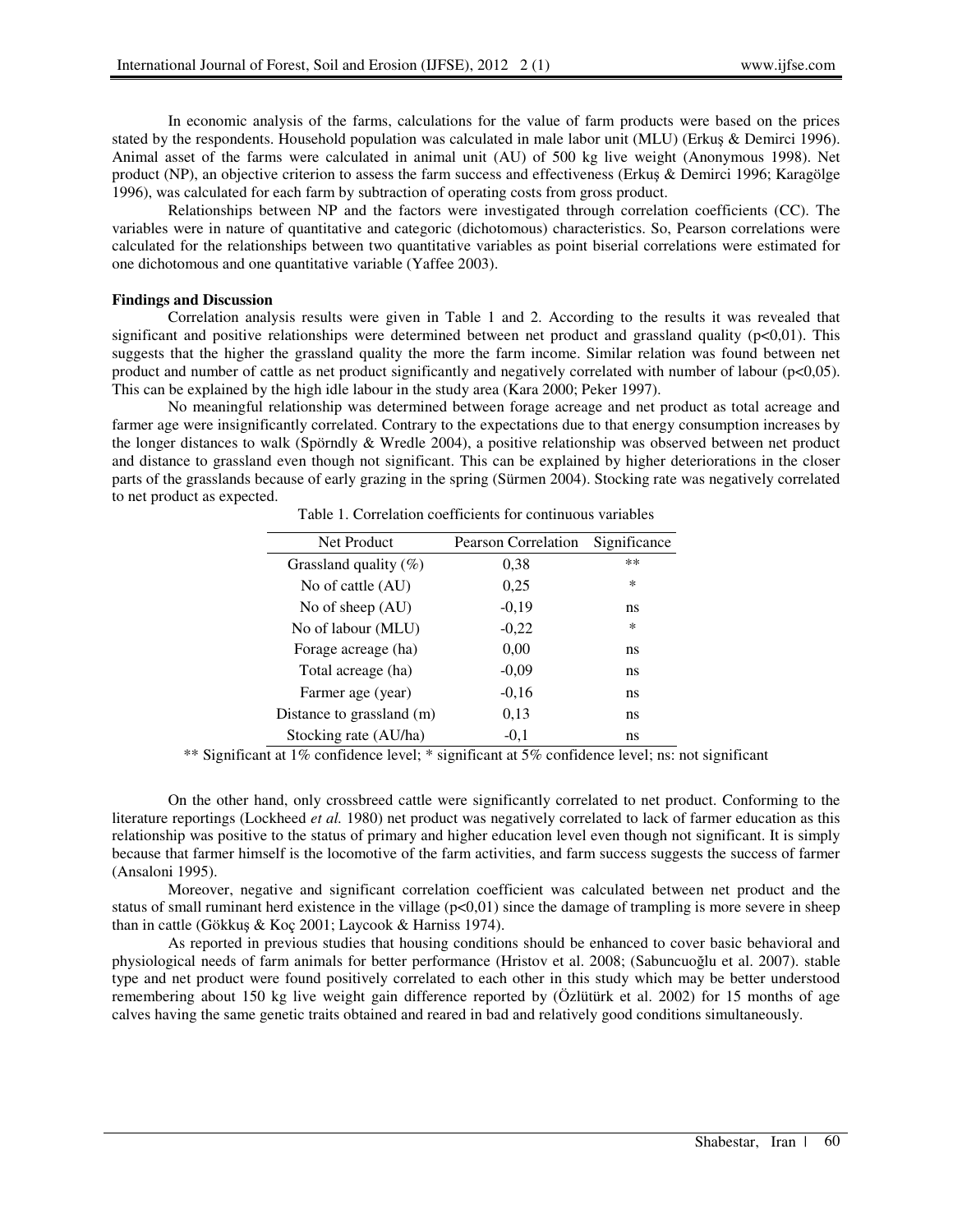| <b>Net Product</b>       |                                                                           | Point Biserial | Significan |
|--------------------------|---------------------------------------------------------------------------|----------------|------------|
|                          |                                                                           | Correlation    | ce         |
| Farmer Education<br>evel | <b>Illiterate</b><br>$(1=illiterate, 0=others)$                           | $-0,11$        | ns         |
|                          | Literate<br>$(1=$ literate, 0=others)                                     | $-0,07$        | ns         |
|                          | Primary school<br>$(1 = primary, 0 = others)$                             | 0,05           | ns         |
|                          | Secondary school<br>$(1 = secondary, 0 = others)$                         | 0,13           | ns         |
| Local breed              | $(1 = local, 0 = others)$                                                 | $-0,06$        | ns         |
|                          | Cattle Breed<br>Crossbreed<br>$(1 = crossbreed, 0 = others)$              | 0,28           | **         |
|                          | Purebreed<br>$(1 = pure, 0 = others)$                                     | 0.03           | ns         |
|                          | Existence of small ruminant herd<br>in the village $(1 = exist, 0 = not)$ | $-0.31$        | **         |
|                          | Stable type<br>(1=modern, 0=traditional)                                  | 0,31           | $**$       |

Table 2. Correlation coefficients calculated for one continuous and one dichotomous variable

\*\* Significant at 1% confidence level; \* significant at 5% confidence level; ns: not significant

According to the results, it was concluded that grassland improvement and management studies should be given the first priority. Grazing pressure and early grazing should be prevented and rotational grazing systems should be introduced and put into action for sustainable benefits. Also, it is required that the change in grassland quality by improvement studies be researched along with the impact assessment and monitoring studies for better evaluations. Moreover, animal housing conditions should be enhanced for better animal welfare standards and higher farm income.

In present study, grassland quality and farm success relationship was studied with a somewhat narrow range of variation (30,8-52,1%). So, more robust and long-term studies should be conducted using a wider variation in grassland quality, in order to confirm the study findings since the present study is the first instance.

### **REFERENCES**

- Altın M, Gökkuş A and Koç A (2005). Pasture and Meadow Improvement, General Directorate of Agricultural Production Development, Ankara, Ministry of Agriculture and Rural Affairs.
- Anonymous (1998). Grassland Code, Official Gazette No: 23419, 1-10. Ankara, General Directorate of Premiership Legislation Development and Publications.
- Ansaloni F (1995). Success factors for dairy farming in the North Italy, Proceedings of the 10th International Farm Management Congress, The University of Reading, UK.
- Çiçek A and Erkan O (1996). Research and Sampling Methods in Agricultural Economics, Faculty of Agriculture Publications No: 12, Tokat, Gaziosmanpaşa University.
- Erkuş A and Demirci R (1996). Agricultural Management and Planning, University Publications No: 1435, Faculty of Agriculture Textbook No: 417, Ankara, Ankara University.
- Gökkuş A and Koç A (2001). Pasture and Meadow Management, Faculty of Agriculture Publications No: 228, erzurum, Atatürk University..
- Hopkins A and Holz B (2006). Grassland for agriculture and nature conservation: production, quality and multifunctionality. Agronomy Research 4 (1), 3-20.
- Hristov S, Stankovic B, Zlatanovic Z, Todorovic M J and Davidovic V (2008). Rearing conditions, health and welfare of dairy cows. Biotechnology in Animal Husbandry, 24 (1-2), 25-35.
- Kara A (2000). Comparison of the Farms in Erzurum and Kars Provinces with Respect to Capital Structure and Agricultural Activity Results, MSc Thesis (Unpublished), School of Natural and Applied Sciences, Atatürk University, Erzurum.
- Karagölge C (1996). Agricultural Management, University Publications No: 427, Faculty of Agriculture Publications No: 326, Textbook Series No: 107, Erzurum, Atatürk University.